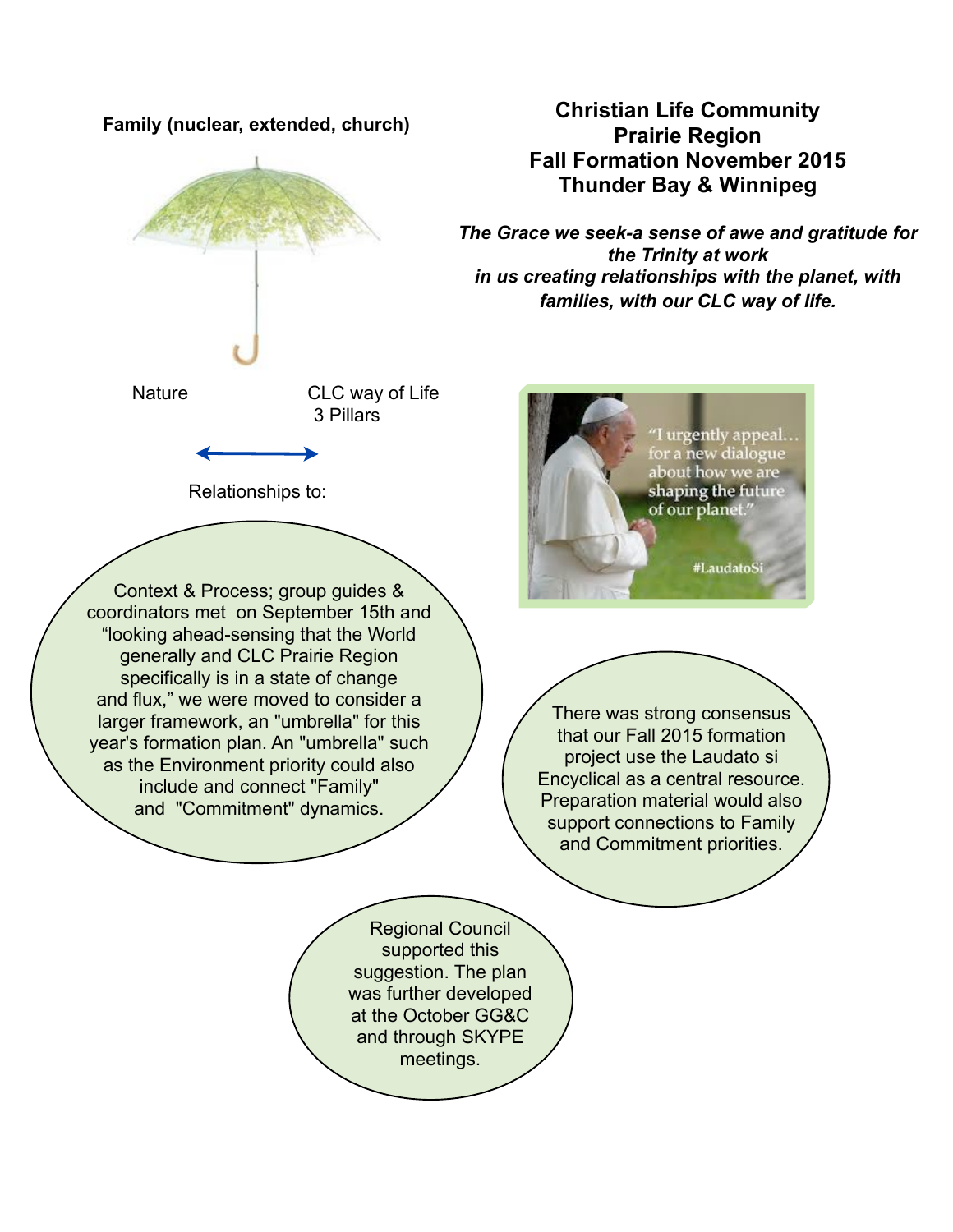## **Francesco**

LAUDATO SI′ Lettera Enciclica sulla cuna della casa comune



**As the planning evolved the theme of "relationship" came into sharper focus...**

 **"Relationship" (and its synonyms) means an exchange of life between beings, a receiving and giving of life/be-ing, action (whether between humans and other humans, between humans and all creatures of the planet, between humans and God).** 

 **The encyclical .... has this reality of "relationship" as a central focus for all the parts of the document. It's like a "thread" that weaves throughout the document. .....**

FORMATION NIGHT PROGRAM NOV. 23,2015- Winnipeg NOV.24, Thunder Bay

6:00 – 6:45 pm - Simple "environmentinspired" meal together. 6:45pm: Welcome and how do we come? Opening Song: All creatures of our God and King (Canticle of the Sun)

Prairie Region Vision Statement Opening Prayer and the grace we seek: a sense of awe and gratitude for the Trinity at work in us creating relationships with the planet, with families, with our CLC way of life.

Scripture : a collage of texts - Psalm 8; Genesis 1: 1-2:3; Matthew 6: 25-33; Romans 8:18-28

Brief orientation of the encyclical letter Laudato Si' ..... followed by a short video related to the environment.... Divide into triads : sharing one or two new awarenesses from reading the excerpts of the Encyclical.

**For reflection: What is the new awareness of my relationship to the planet (nature – earth, water, stars, etc); to family (nuclear, extended, or family of faith, the church); to my own CLC way of life in my group?**

8: 15 : plenary group to share the fruit of these triad conversations. 2nd round on what we heard – some common threads – from the triad sharing.

 **A "takeaway call to action" - as individuals, as community how can we act to strengthen relationships in our families, in our Christian Life Community and in our deepening commitment to care for the environment?**

Evaluation/appropriation Closing prayer - Encyclical prayer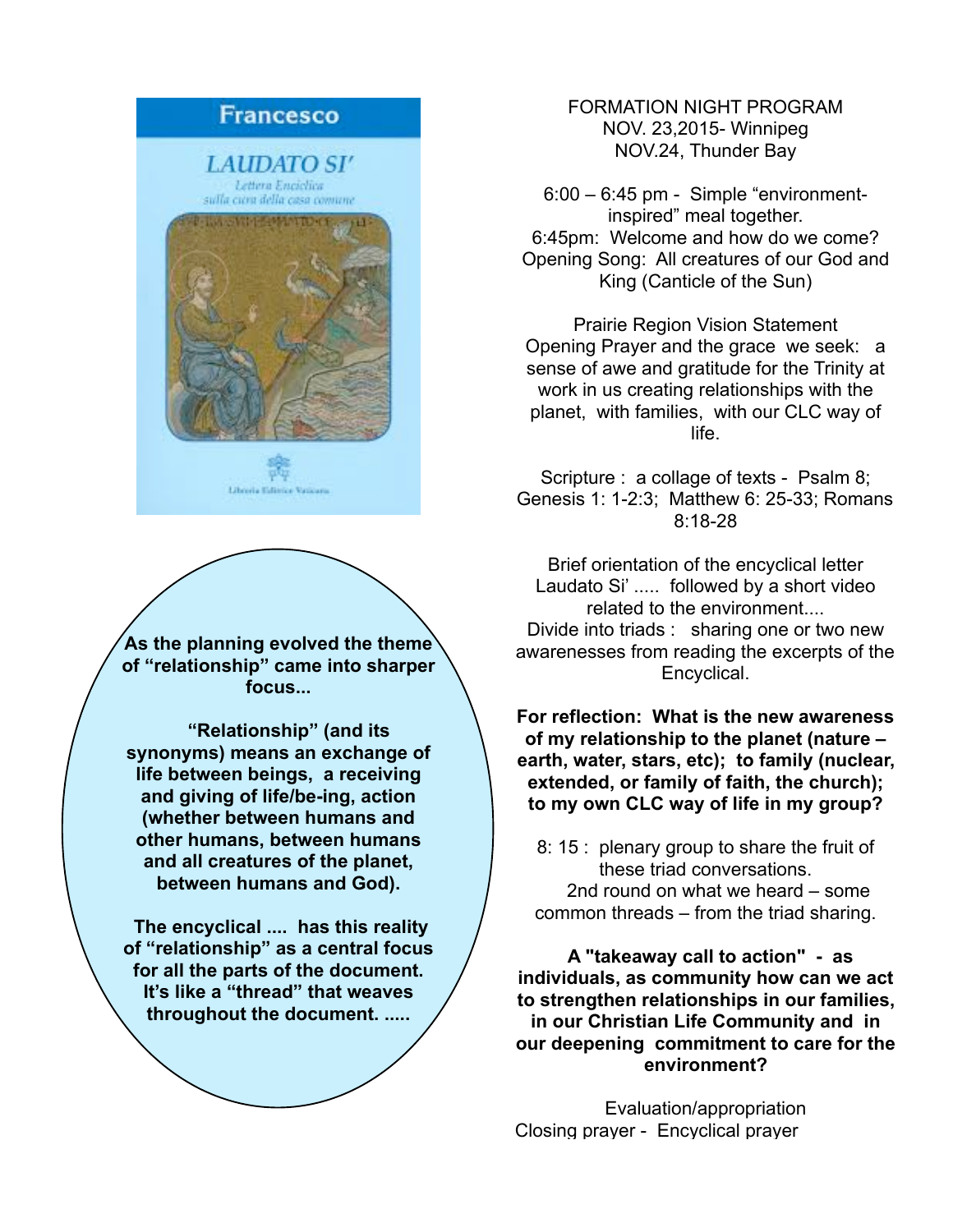Excerpts from the Encyclical Laudato Si' – on care of our common home, spoke of relationship, inter-connectedness, dialogue, interrelatedness, inter-dependence, communion, solidarity, etc..

Members and guests both in the triads and plenary related these themes to their families, work, community, refugees.

**Resources** Laudato Si-excerpts by Charles Pottie Pate SJ. <https://vimeo.com/146733372>

Stewards of God's Creation video <https://youtu.be/wvzF2rf7eMY>

Laudato Si *A Canadian Response ["https://www.youtube.com/embed/Bti86O\\_Tw5A"](https://www.youtube.com/embed/Bti86O_Tw5A)*



### **Examen on our Environmental Consciousness**

**Act of Presence:** that all my desires, thoughts , words and actions be for your praise and service.

**Thanksgiving:** Giving thanks for the wonderful works of God's creation in our own physical environment; for the gift of the new Creation in Christ Jesus-the Alpha and Omega of all God's works; for the interrelationship of all things in the universe (physical, psychological, spiritual) rooted in the Source of all these gifts.

**Asking the Holy Spirit for guidance:** That I might see this day - all my desires, thoughts, words and actions - in the light of God's love for all God has created.

### **Questions to Guide this Review**

- When have I been aware today of God's presence in creation?
- Have I prayed in gratitude for the gifts received from the earth?
- Was I attentive to God's abundance and the handiwork of others in all things I made use of today?
- In my purchases, have I considered the safety and dignity of those whose labour contribute to what I buy, eat, use, consume?
- Have I tried to learn more today about how to make a difference in my own small ways to protect and preserve our fragile common home?
- Do I use my influence as a citizen of the earth in whatever work I do to change policies and practices that take our natural bounty for granted? To lessen carbon emissions? That treat all God's creatures with compassion?
- Have I found ways to share what I no longer need, or to engage with others in developing an economy of sharing?
- Have I embodied the hope of Jesus' redemption which has healed all creation, and by baptism commissions each of us to continue this healing?

**Gratitude and Sorrow:** my response to this reflection. Asking grace to begin the next day in greater awareness. **End with Our Father**